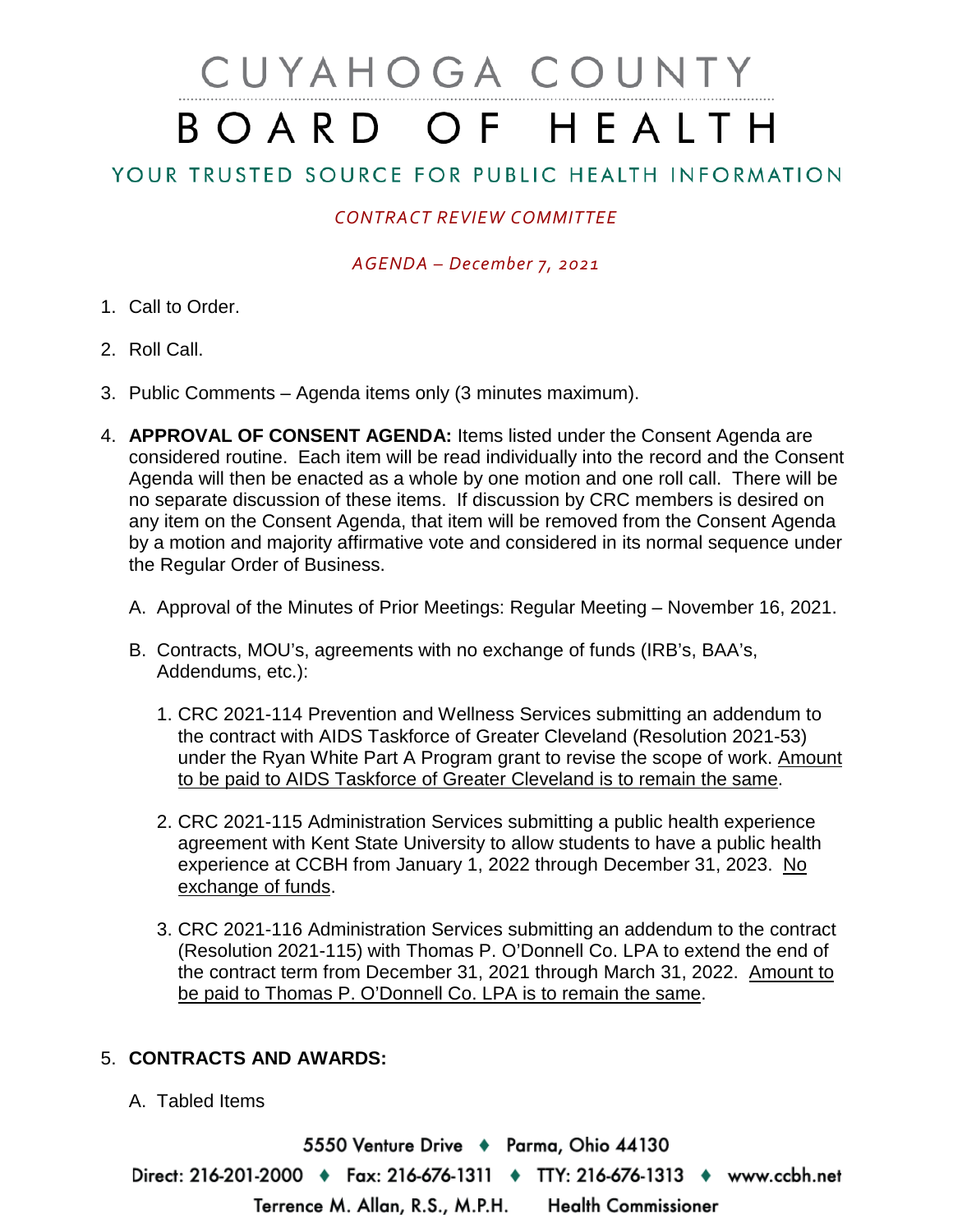1. CRC 2021-64 Administrative Services submitting a contract and contract addendums with Paramount Insurance Company to accept CCBH as a network/participating provider to deliver all covered services under their commercial, Medicare and Medicaid plans beginning on or about July 6, 2021.

Amount to be received shall be consistent with approved Paramount Insurance Company reimbursement rates.

Purpose: To establish CCBH as an in-network provider with Paramount Insurance Company.

- B. New Items For Review
	- 1. Bid/Quote Openings ≥ \$25,000.00

None

2. Bid/Quote Openings < \$25,000.00

**None** 

- 3. Expenditures: Contracts < \$25,000.00
	- a. CRC 2021-117 Prevention and Wellness Services submitting an addendum to the contract (CRC 2020-80) with Cleveland Clinic Health System – East Region dba South Pointe Hospital under the Reproductive Health and Wellness (RHW) grant to lease space for a satellite CCBH Family Planning Clinic from January 1, 2022 through December 31, 2022. Amount to be paid to Cleveland Clinic Health System – East Region dba South Pointe Hospital is not to exceed \$6,120.00.

Purpose: Contract renewal for the Family Planning clinic site to continue to provide education and comprehensive family planning services in Warrensville Heights, including a full range of contraceptive counseling and options, HIV and STI testing and treatment, and referral to appropriate area social services as needed.

Funding Source: 100% reimbursable through the FY2021 RHW grant.

b. CRC 2021-118 Prevention and Wellness Services submitting an addendum to the contract (CRC 2021-5 & CRC 2021-78) with Heidi Harris, MSN, CNP to increase the amount paid to Heidi Harris, MSN, CNP from \$16,513.50 to \$17,338.50.

Purpose: To serve as Nurse Practitioner in the CCBH Family Planning Clinic.

Funding Source: 100% reimbursable through the FY2021 Reproductive Health and Wellness grant.

5550 Venture Drive + Parma, Ohio 44130

Direct: 216-201-2000 ♦ Fax: 216-676-1311 ♦ TTY: 216-676-1313 ♦ www.ccbh.net

Terrence M. Allan, R.S., M.P.H. **Health Commissioner**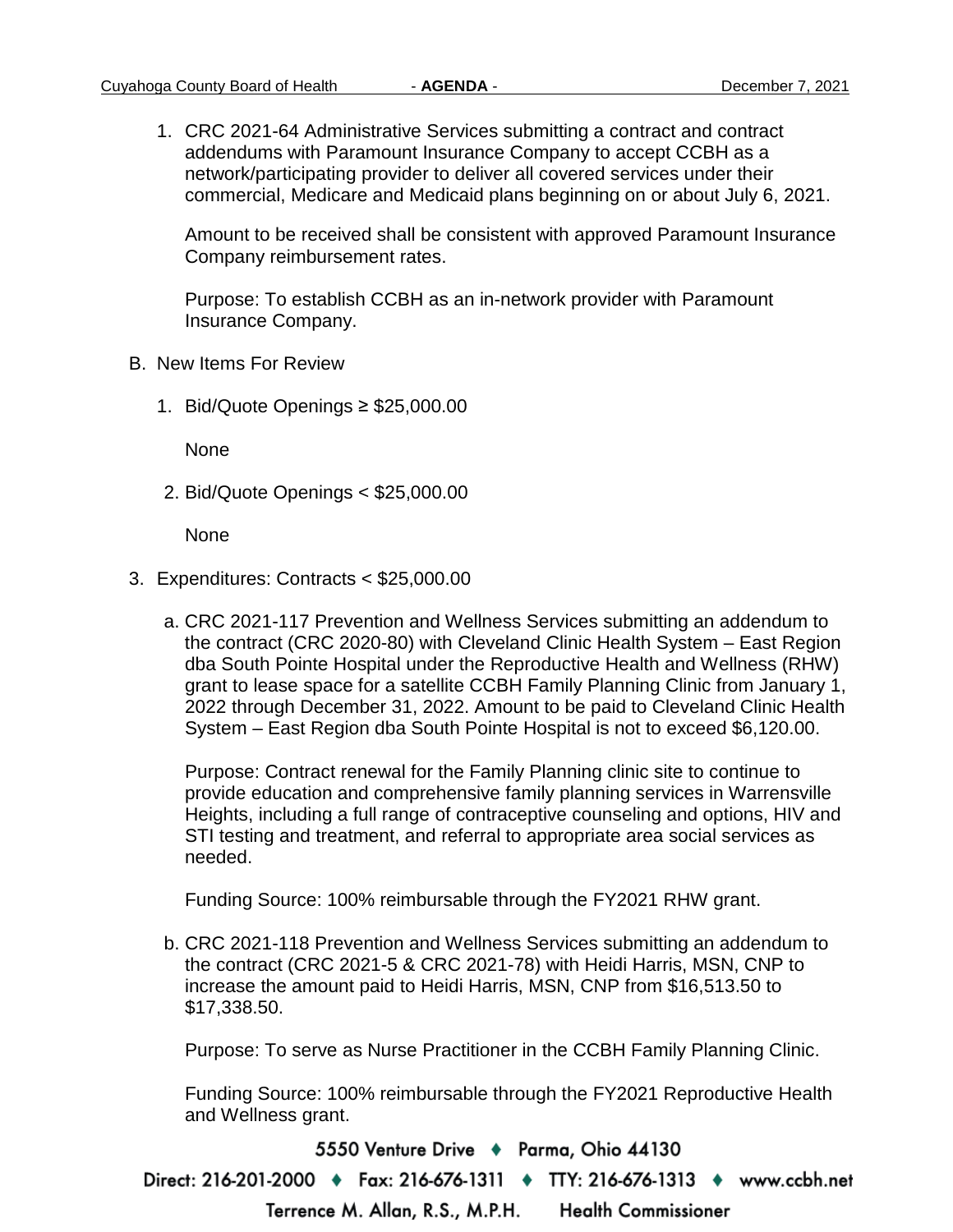c. CRC 2021-119 Prevention and Wellness Services submitting addendums to the following contracts under the Ryan White Part A Program and Ending the HIV Epidemic grants:

|                                                                       | Amount to be paid |              |
|-----------------------------------------------------------------------|-------------------|--------------|
|                                                                       | Not to exceed:    |              |
|                                                                       | From              | ١o           |
| AIDS Healthcare Foundation (Resolution 2021-53)                       | \$91,390.00       | \$97,840.00  |
| Circle Health Services (Resolution 2021-53)                           | \$154,872,00      | \$154,472.00 |
| Family Planning Services of Lorain County (CRC 2021-47)               | \$21,000.00       | \$11,654.00  |
| Far West Center (CRC 2021-47)                                         | 6.500.00          | 4.500.00     |
| Mercy Regional Medical Center (Resolution 2021-53)                    | \$285,800.00      | \$292,800,00 |
| Signature Health Inc. (Resolution 2021-53 & CRC 2021-99) \$303,699.00 |                   | \$310,024.00 |

Purpose: To provide services to low-income, uninsured and underinsured HIV positive persons.

Funding Source: 100% reimbursable through the FY2021 Ryan White Part A Program and FY2021 Ending the HIV Epidemic grants.

d. CRC 2021-120 Administration Services submitting a contract with Case Western Reserve University (CWRU) from July 1, 2021 through December 31, 2021. Amount to be paid to CWRU is not to exceed \$23,760.00.

Purpose: To provide expert medical, epidemiologic, and public health consultation related to CCBH's management of the COVID-19 epidemic in Cuyahoga County.

Funding Source: 100% funded through CCBH General Revenue.

e. CRC 2021-121 Administration Services submitting a contract with Corporate Screening from December 1, 2021 through November 30, 2023. Amount to be paid to Corporate Screening will be at a rate of \$15.00 per employee screened and include a one-time \$200.00 set up fee.

Purpose: To provide limited background checks for CCBH employees.

Funding Source: 100% funded through CCBH General Revenue.

- 4. Revenue Generating Agreements < \$25,000.00
	- a. CRC 2021-122 Environmental Public Health Services submitting a Phase II Stormwater Service Agreement with the following communities to provide Phase II Stormwater services from January 1, 2022 through December 31, 2023:

|                          | Amount to be received                                                       |
|--------------------------|-----------------------------------------------------------------------------|
|                          | not to exceed                                                               |
| City of Strongsville     | \$11,188.00                                                                 |
| Village of Chagrin Falls | \$6,266.00                                                                  |
|                          | 5550 Venture Drive + Parma, Ohio 44130                                      |
|                          | Direct: 216-201-2000 → Fax: 216-676-1311 → TTY: 216-676-1313 → www.ccbh.net |
|                          | Terrence M. Allan, R.S., M.P.H. Health Commissioner                         |